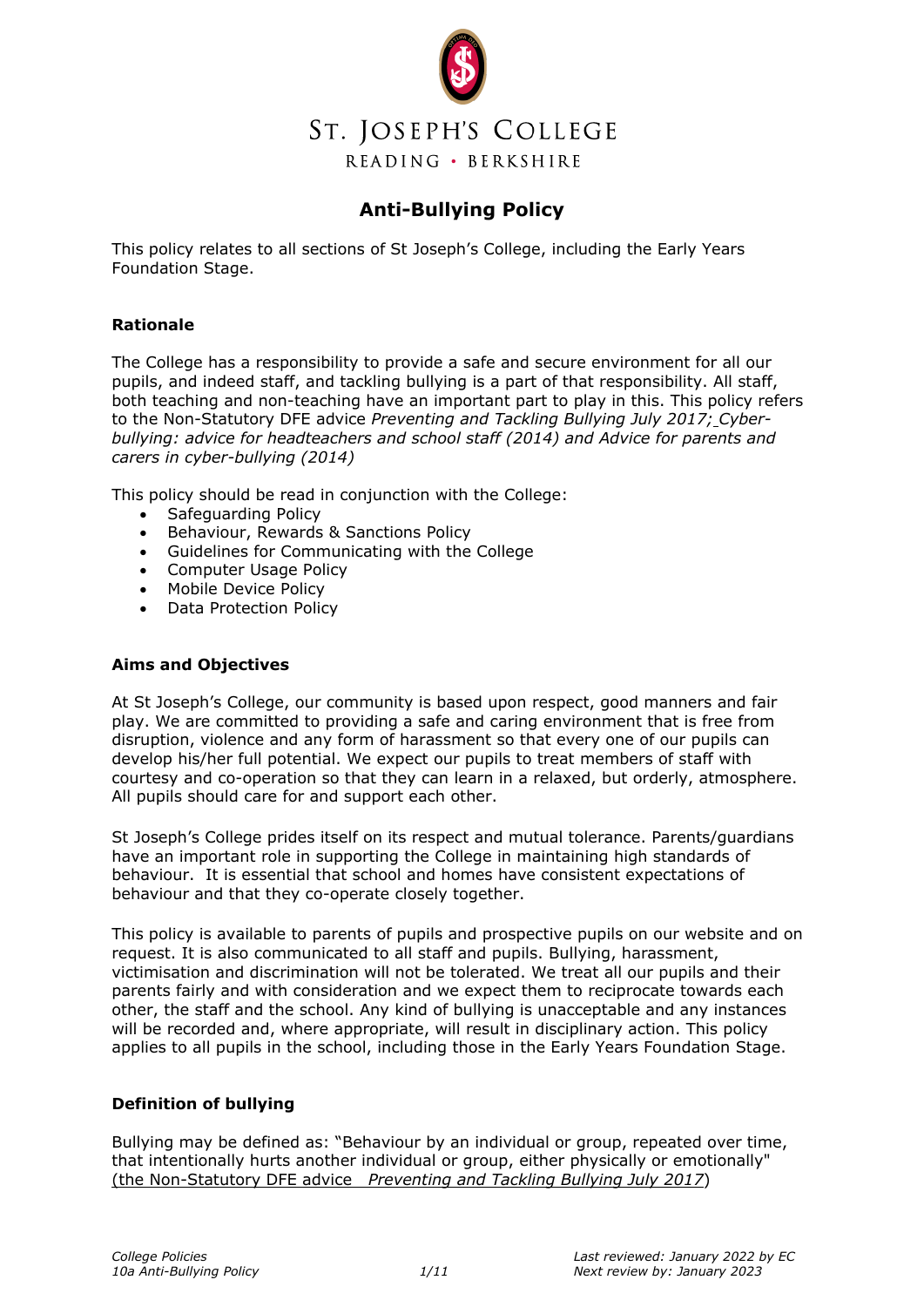

This does not afford the College not to take action in response to a single incident and to make an appropriate record. This allows the College to spot patterns and ensure that a single incident does not become the first of a series.

Bullying is the intentional hurting, harming or humiliating of another person by physical means including any threat of or use of violence of any kind, sexual or verbal means including via email, social media and SMS or other instant messaging, and emotional means including by excluding, being sarcastic, name-calling, tormenting or spreading malicious rumours) means.

Bullying may involve actions or comments that are racist, sexual, sexist or homophobic, which focus on religion, cultural or family background, special educational needs disabilities or physical attributes (such as hair colour or body shape). It may also be unpleasant in other ways.

All bullying on the basis of protected characteristics is taken particularly seriously.

**Bullying is unacceptable**. There are no circumstances in which it can be condoned. We know that bullying interferes with social development, it can hinder the child's ability to perform at school; and at worse it can be a major contributory factor to serious childhood problems. It does not build a child's character, nor should it be an inevitable part of growing up, it is an unpleasant and, at times, a devastating experience. Bullying can be monitored and any issues addressed by vigilant teachers and parents.

Bullying can occur through several types of anti-social behaviour. It can be:

**Physical**. A child can be threatened, punched, pushed, kicked, hit, spat at, tripped up or attacked in some other way.

**Verbal.** Verbal abuse can take the form of name -calling, sarcasm, spreading rumours or persistent teasing. It may be directed towards gender, ethnic origin, sexual orientation, physical appearance, social disability, or any individual characteristic.

**Exclusion**. A child can be bullied simply by being exclude from discussion, conversations or activities, by those they believe to be their friends.

**Damage to property or theft**. Pupils may have their property damaged or stolen. Threats may be used to force a pupil to hand over property or money to the bully.

Bullying can involve manipulating a third party to tease or torment someone, or actions that falls short of direct participation, where someone encourages others to bully, or joins in with laughing at a victim. Bullying is often hidden and subtle. It can also be overt and intimidatory. Bullying can happen anywhere and at any time and can involve anyone - pupils, other young people, staff and parents.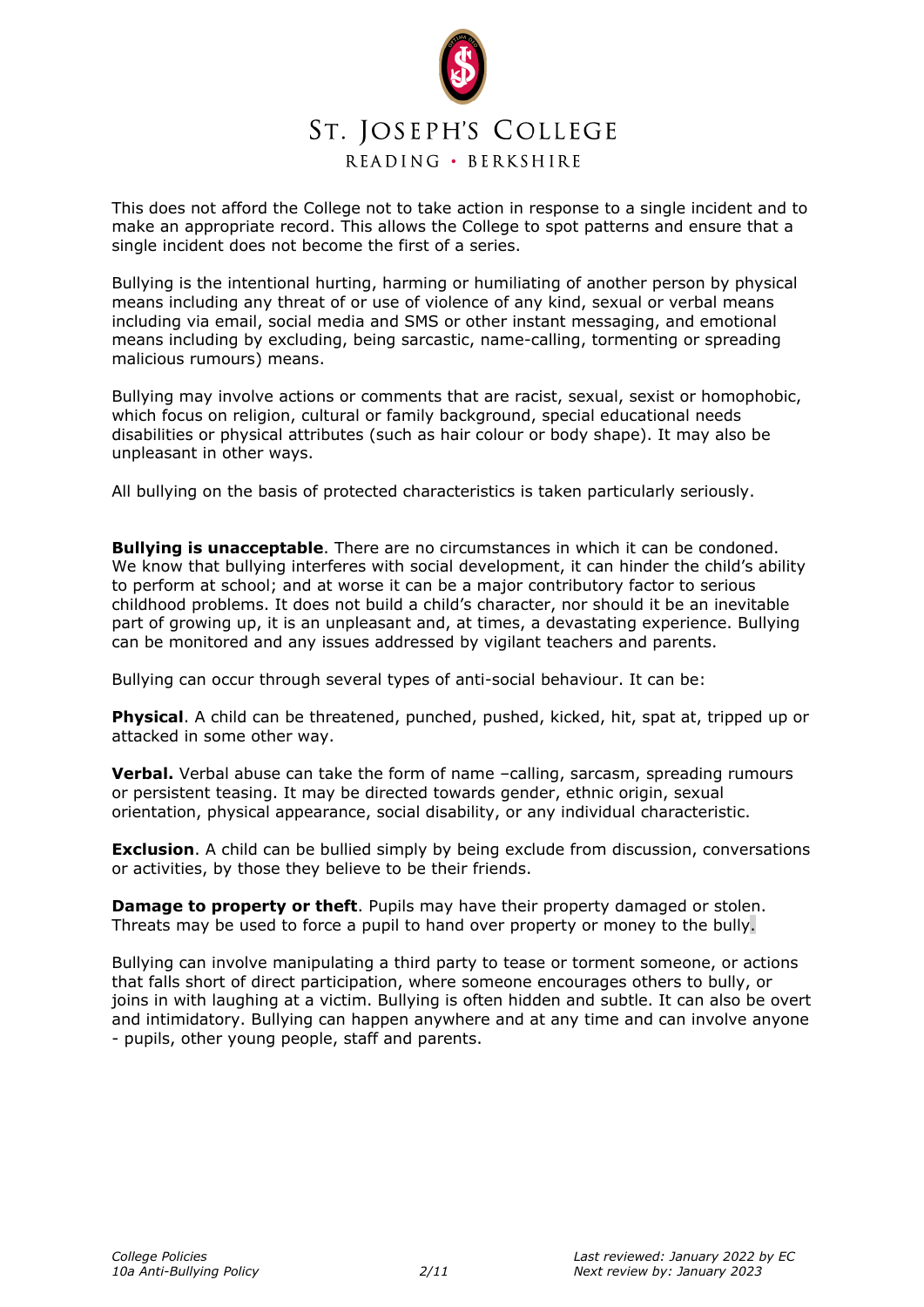

## **Cyberbullying – definition**

"Cyberbullying involves the use of information and communication technologies to support deliberate, repeated, and hostile behaviour by an individual or group that is intended to harm others." (Belsey, [www.cyberbullying.org\)](http://www.cyberbullying.org/). It is an aggressive, intentional act carried out repeatedly over time, often against a victim who cannot easily defend himself/herself.

Cyber-bullying could involve communications by various electronic media, including for example:

- Texts, instant messages or calls on mobile phones;
- The use of mobile phone camera images to cause distress, fear or humiliation;
- Posting threatening, abusive, offensive or humiliating material or comments on websites (including blogs, personal websites and social networking sites such as Facebook, Snapchat, Instagram, Twitter or YouTube);
- Using e-mail to message others in a threatening or abusive manner; or
- Hijacking/ cloning e-mail accounts.

## **The College response to bullying**

As a school, we always treat bullying, including allegations of bullying, very seriously. If anyone witnesses, is told of, or is aware of a bullying incident he/she should pass on the information.

Bullying conflicts sharply with the College social and moral principles and potentially with its policy on equal opportunities, and will not be tolerated.

Bullying can be so serious that it causes psychological damage, eating disorders, selfharm and even suicide. Whilst bullying is not a specific criminal offence, there are criminal laws which apply to harassment and to violent and threatening behaviour. No one deserves to be a victim of bullying: everybody has the right to be treated with respect. Pupils who are victims of bullying will be supported. Pupils who have engaged in bullying behaviour will be subject to appropriate disciplinary sanction and will also, where possible, be supported in learning different ways of behaving.

#### **Incidents off College premises**

Bullying which occurs on school trips or outside of the College premises will not be tolerated any more than bullying on College premises. Teachers will, where appropriate, discipline pupils for misbehaviour outside College premises and outside school hours.

## **Signs of bullying**

Changes in behaviour that may indicate that a pupil is being bullied include:

- Unwillingness to return to school
- Displays of excessive anxiety, becoming withdrawn or unusually quiet
- Failure to produce work, or producing unusually bad work, or work that appears to have been copied, interfered with or spoilt by others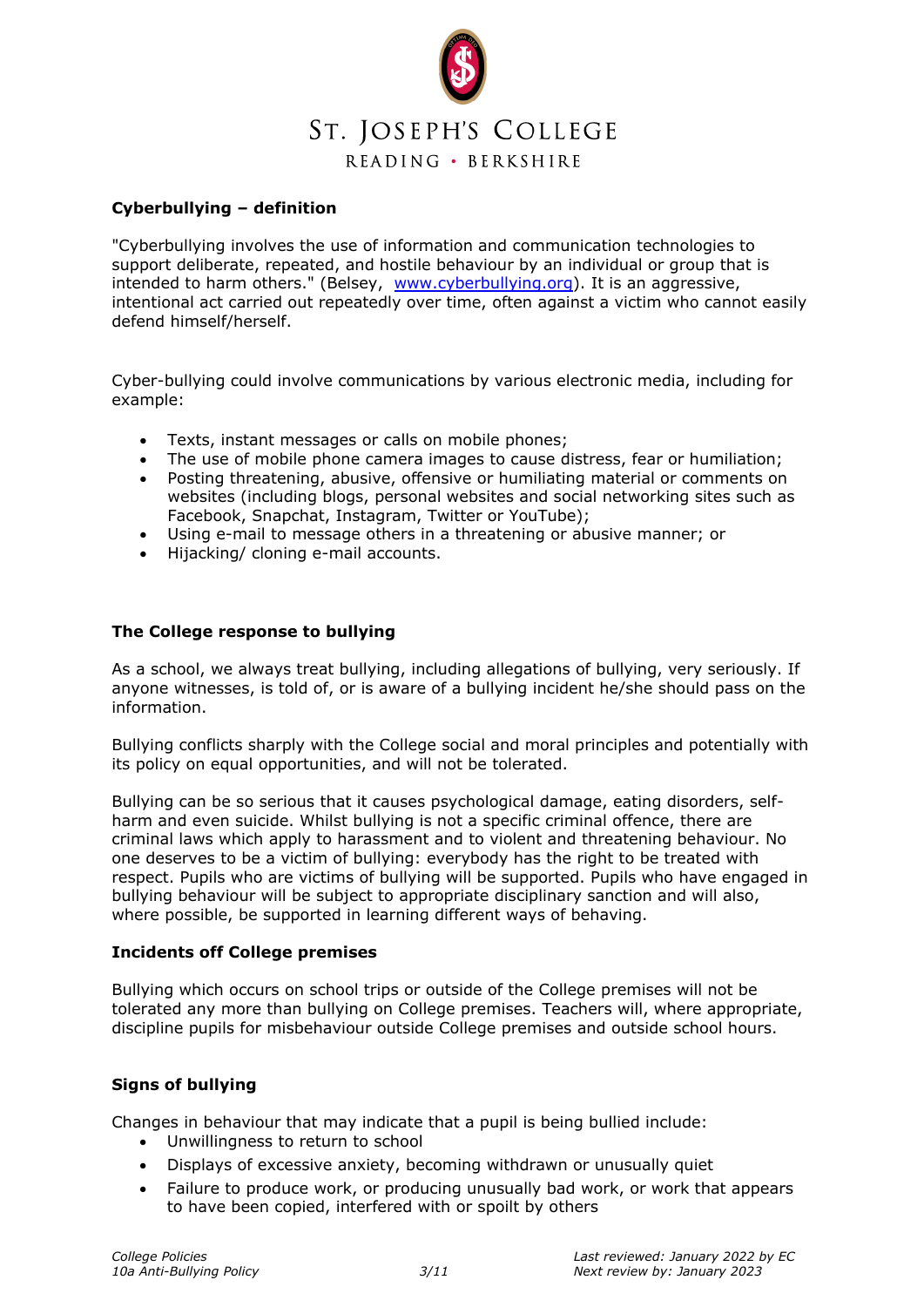# j ST. JOSEPH'S COLLEGE

READING · BERKSHIRE

- Books, bags and other belongings suddenly go missing or are damaged
- Change to established habits (e.g. giving up music lessons, change to accent or vocabulary)
- Diminished levels of self-confidence
- Frequent visits to the medical room with symptoms which may relate to stress or anxiety, such as stomach pains or headaches
- Unexplained cuts and bruises
- Frequent absence, erratic attendance, late arrival to class
- Choosing the company of adults
- Displaying repressed body language and poor eye contact
- Difficulty in sleeping, experiencing nightmares etc.
- Talking of suicide or running away

Although there may be other causes for some of the above symptoms, a repetition of, or a combination of these possible signs of bullying should be investigated by parents and teachers and reported/recorded as appropriate (see below).

#### **Bullying – Preventative Measures**

We take the following preventative measures in order to ensure that bullying does not become a problem which is associated with St Joseph's College:

#### **Pupils**

- All pupils are briefed thoroughly on the College expected standards of behaviour. They are told what to do if they encounter bullying. We guarantee that those who report bullying in good faith will not be punished and will be supported.
- Anti–Bullying definitions, notes and information for pupils are included in a dedicated page in Student Planner/Homework Diary for pupils in Year 3 and above.
- We use appropriate assemblies to explain the College policy on bullying.
- Our PSHEE programme is structured to give pupils an awareness of their social and moral responsibilities as they progress through the school. The programme is structured to enforce the message about community involvement and taking care of each other.
- Other lessons, particularly RS, English and Drama highlight the issue of bullying and reinforce this message by developing social skills and by teaching moral and spiritual values that show bullying to be unacceptable.
- All our pupils are encouraged to tell a member of staff at once if they know or suspect that bullying is taking place.
- In the Senior School we operate a peer counselling scheme, whereby pupils in the sixth form are trained to offer advice and support to younger pupils
- Notice boards are used to highlight/promote anti-bullying policy
- All our classrooms in the Senior School and in the Prep School for Year 3 and above display advice on where pupils can seek help, including details of confidential help lines and websites connecting to external specialists, such as Childline, Kidscape, Get Connected, and the Samaritans
- We take part in the annual Anti-Bullying Week campaign by the Anti-Bullying Alliance, all pupils contribute in some way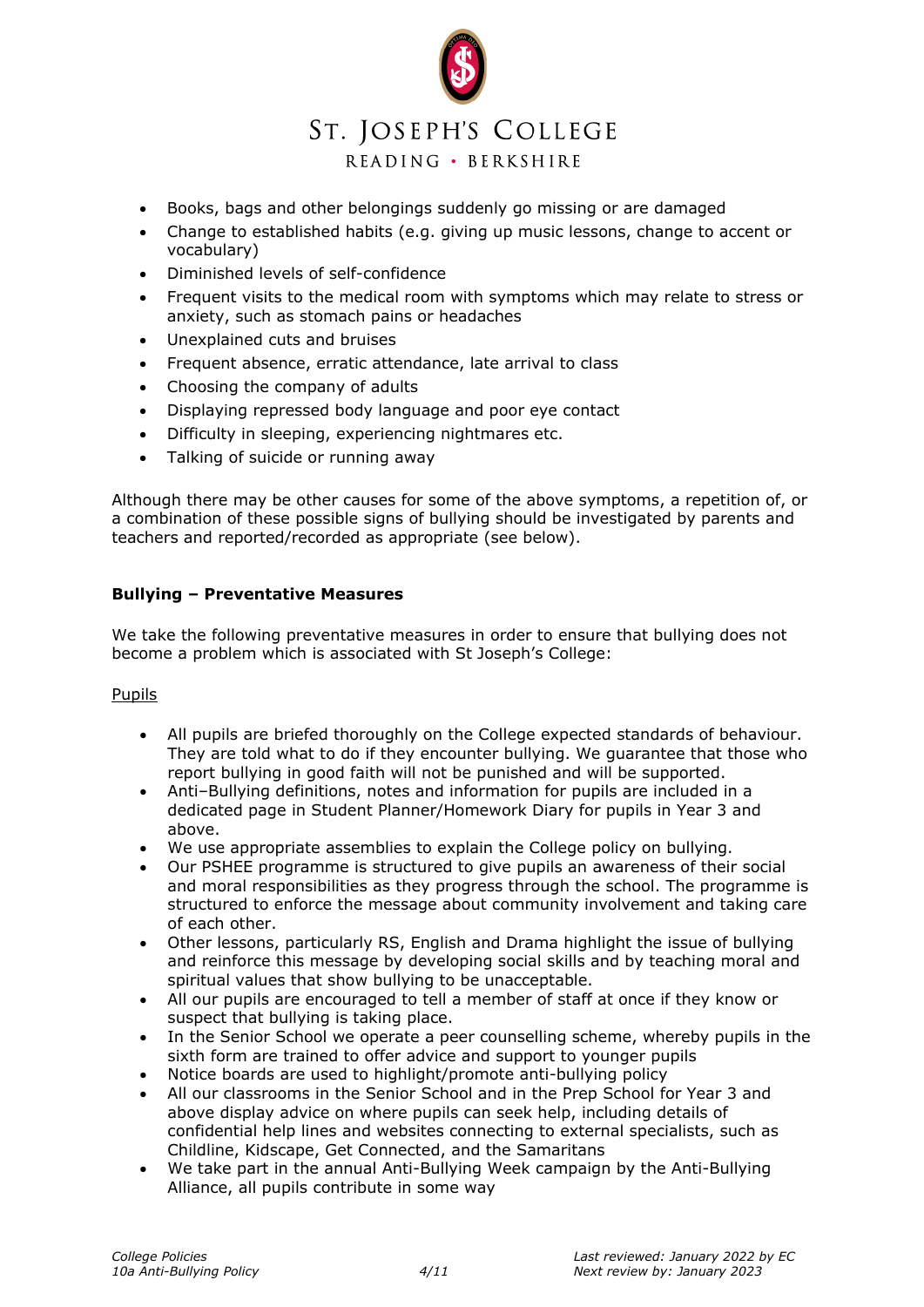

# ST. JOSEPH'S COLLEGE

READING · BERKSHIRE

We provide leadership training to our Sixth Form pupils which specifically covers the importance of offering support and assistance to younger and to vulnerable pupils.

## **Staff**

- Upon induction, all new members of staff are given guidance on the College antibullying policy and in how to react to and record allegations of bullying and online safety. They are required to read the school's policy as part of their induction. All staff understand the principles of the College policy, their legal responsibilities, actions to be taken to resolve and prevent problems and sources of further support.
- All staff in the College receive the appropriate safeguarding training in line with Keeping Children Safe in Education (KCSIE) and Annex B, and regular safeguarding updates every half term, which includes Peer on Peer abuse.
- Guidance is provided for staff regarding the use of communications with pupils including social media in training at the start of their employment at the College and within the Staff Handbook. The handbook contains the Social Media Policy and Taking, Storing and Using Images of Children Policy.
- All reported incidents are recorded and investigated at once. We always monitor reported incidents. Records of any incidents are recorded on CPOMS, in order that patterns of behaviour can be identified and monitored.
- We have a strong and experienced team of staff who are trained in handling any incidents as an immediate priority, and are alert to possible signs of bullying. This is led by the Deputy Head Pastoral, supported by the Prep Pastoral Lead, Head of Seniors, Head/Assistant Head of Sixth Form, Heads of Year and Head of Early Years Foundation Stage (EYFS).
- Our pastoral team gives support and guidance to staff on handling and reporting incidents, and on the follow-up work with both victims and bullies. Inset sessions are held regularly, using outside experts.
- Our Wellbeing Coach and PMHW form an important part of our pastoral support service, providing specialist skills of assessment and guidance. They are available to give confidential advice and support to pupils who can refer themselves when they have social, emotional or behavioural concerns. On occasion, a member of our pastoral team may refer a pupil as appropriate.
- The College Chaplain will give support and guidance to pupils of all faiths who are able to refer themselves to her whenever they wish (for example at a time of family break-up, sickness or bereavement). The Chaplain will provide confidential advice and seek to encourage the development of tolerance, understanding and respect for others in a multi-faith community.
- Support and guidance is also given to pupils from staff mentors and Form Tutors. Staff are always on duty at times when pupils are not in class and patrol the school site, particularly areas where bullying might occur. They are trained to be alert to inappropriate language or behaviour.
- The College has the right, and duty, to investigate incidents of bullying involving our pupils which take place outside school hours, on school visits and trips or that otherwise occur outside of school. The school has the right to take disciplinary measures in respect of such acts.

#### Parents

We encourage close contact between the Form tutor/Class teacher and parents/ guardians, and will always make contact if we are worried about a pupil's wellbeing;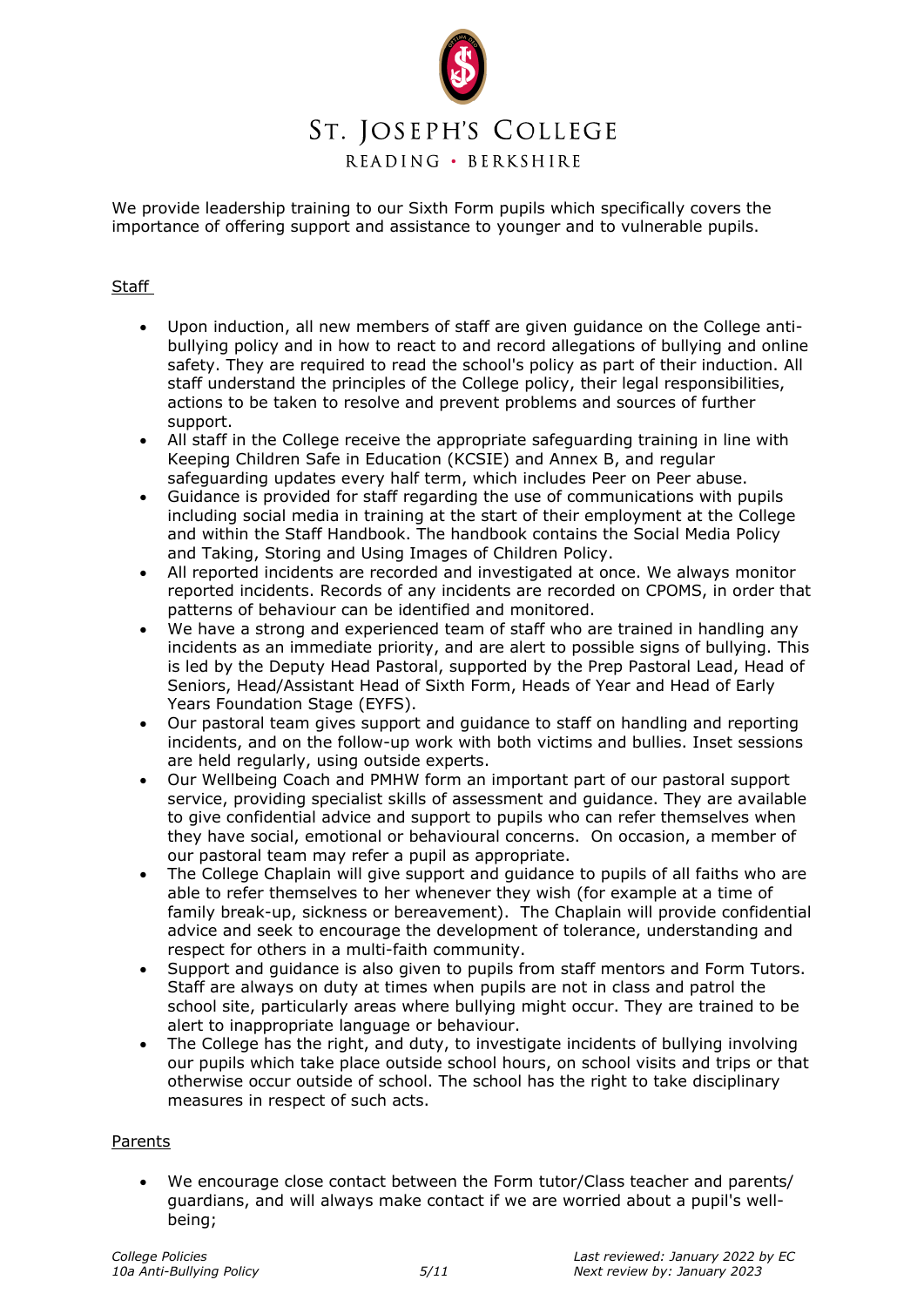

- We welcome feedback from parents and guardians on the effectiveness of our preventative measures and all other aspects and results of this anti-bullying policy.
- We provide information evenings on a range of topics, including online safety, mental health and wellbeing and drugs and alcohol.
- We provide support and guidance information on the Parent Portal on E safety, mental health, relationships, counselling drugs and alcohol and personal safety.

#### **Cyberbullying – preventative measures**

For the prevention of cyber-bullying, in addition to the preventative measures described above, the College:

- Has appointed an E-Safety Lead and Head of IT Strategy as part of the College's wider safeguarding strategy
- Has implemented an E-Safety Policy which should be read in conjunction with this policy
- Offers guidance on the safe use of social networking sites and cyberbullying in PSHEE lessons which covers blocking, removing contacts from 'friend lists' and sharing personal data. Guidance for social networking and cyberbullying is clearly located in the front of the student planner. offers guidance on keeping names, addresses, passwords, mobile phone numbers and other personal details safe.
- Expects all pupils to adhere to the College Computer Usage Policy and E-Safety Policy regarding the safe use of the internet. Certain sites are blocked by our filtering system and our IT/AV Department monitors pupils' use.
- May impose sanctions for the misuse, or attempted misuse of the internet.
- Issues all pupils with their own personal school email address.
- Does not allow the use of mobile phones in public areas of the school, or where they may cause annoyance to others; please refer to the Mobile Device Policy.
- Does not allow the use of cameras/ mobile phone cameras in toilets, washing and changing areas; please refer to the Mobile Device Policy
- The Heads of Year in the Senior School and Class Teachers in the Prep School are responsible for the delivery and implementation of E Safety and the use of Technology within the PSHEE Scheme of work. E Safety is also covered within certain topics of the ICT curriculum.

#### **Procedures for dealing with reported bullying**

St Joseph's College ensures that all instances of or concerns about bullying and cyberbullying on and away from school premises are easy to report and that they are recorded properly. Records of instances of bullying and allegations of bullying will be kept on CPOMS, in order to enable the school to identify patterns of behaviour and to evaluate the effectiveness of our Anti-Bullying Policy.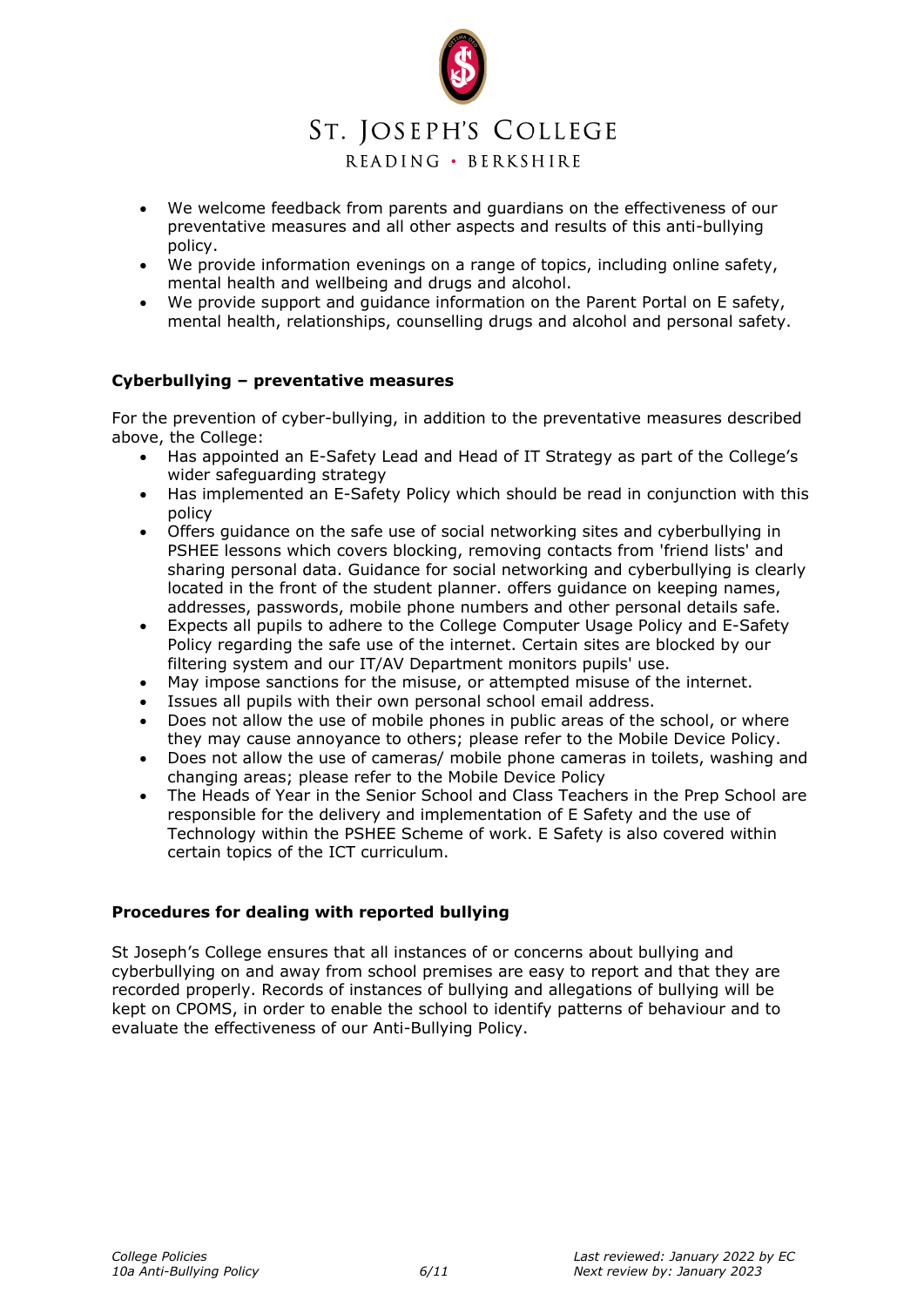

If an incident of bullying is reported, the following procedures will be adopted:

- The member of staff to whom it was reported, or who first discovers the situation, will control the situation, reassure and support the pupils involved;
- He/she will inform an appropriate member of the pastoral team as soon as possible;
- The victim will be interviewed on his/her own (or, if appropriate, with a suitable person present for support) and asked to write an account of events;
- The bully/bullies, and all others who were involved, will immediately be interviewed individually (or, if appropriate, with a suitable person present for support) and asked to write an account of events;
- The incident should be recorded on CPOMS immediately so the Deputy Head Pastoral who is responsible for keeping all records of bullying and other serious disciplinary offences is informed.
- The Deputy Head Pastoral with the support of the pastoral team, will inform the tutors, class teachers and teachers of both the bully/bullies and the victim[s] as soon as possible. In very serious incidents, the Head should be informed;
- The victim will be interviewed again at a later stage by a member of the pastoral team, separately from the alleged perpetrator. He/she will be offered support to develop a strategy to help him or herself. It will be made clear to him/her why revenge or retaliation is inappropriate;
- The alleged bully will be interviewed again at a later stage by a member of the pastoral team, separately from the victim, and it will be made clear why his/her behaviour was inappropriate and caused distress. He/she will be offered guidance on modifying his or her behaviour. The College Behaviour, Rewards and Sanctions Policy may also be invoked. Sanctions under this policy might include, for example, detention, withdrawal of privileges or suspension from school. The school may exclude a pupil, either temporarily or permanently, in cases of severe or persistent bullying or in the event that the support put in place for the bully does not result in the modification of behaviour to an acceptable level.
- The parents/guardians of all parties will be informed and may be invited into school to discuss the matter. Their support will be sought;
- A way forward, including where appropriate disciplinary sanctions and pastoral support, should be determined, and where possible agreed with all parties. This should recognise that suitable support is needed both for pupils who are being bullied and for pupils who bully others, as well as dealing with disciplinary measures in accordance with the College Behaviour, Rewards and Sanctions Policy if appropriate;
- As part of this process, a meeting involving all the parties, with close staff supervision, may be convened to help develop a strategy which enables all concerned to close the episode;
- A monitoring and review strategy will be put in place and put on record;
- In very serious cases, and only after the Head has been involved, it may be necessary to make a report to the Police or to Social Services. A bullying incident should be treated as a safeguarding concern when there is reasonable cause to believe that a child is suffering or likely to suffer significant harm. However, in many cases it will be possible to resolve such issues internally under this policy and the College Behaviour, Rewards and Sanctions.

## **Help and support**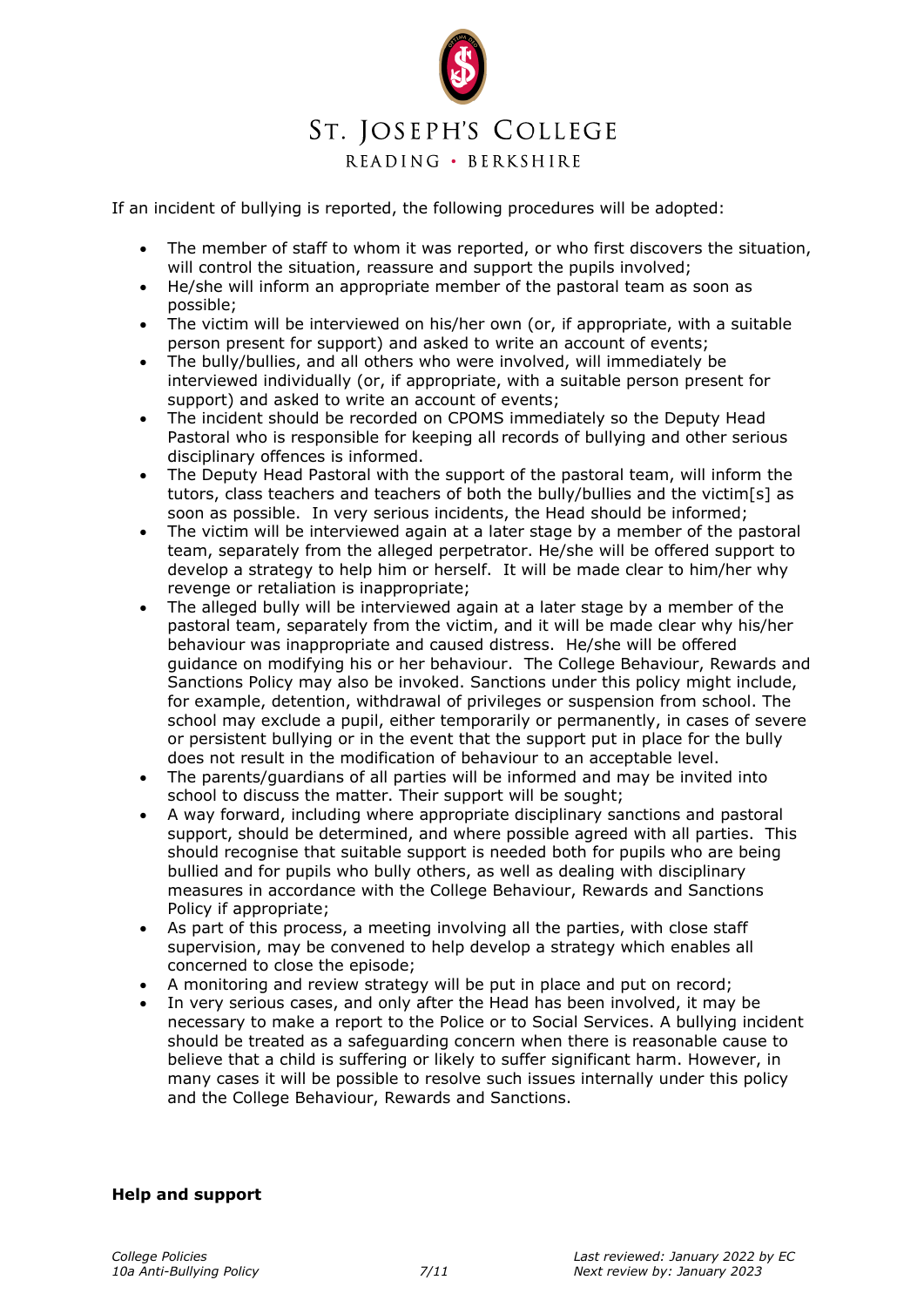

Help and support will be given to both the victims and the bullies. The victim is supported in many ways including:

- Offering an immediate opportunity to talk and giving reassurance
- Informing the victim's parents/guardians where appropriate
- Offering continuing support where required
- By taking one or more of the disciplinary steps described below to prevent more bullying

The bully will be disciplined, yet also we try to help the bully in the following ways:

- To discover why they have become involved
- By informing the bullies' parents/guardians
- By continuing to work with the bullies in order to get rid of prejudiced attitudes as far as possible
- By taking one or more of the disciplinary steps described below to prevent more bullying

## **Potential sanctions**

- Bullies will be warned officially and will usually have to apologise to their victim
- The bullies' parents/guardians will be informed
- They may be internally excluded for a day at school (including recreational areas at break and lunch times)
- If they do not stop or the action is serious, they may be externally excluded for a fixed term.
- In particularly serious and/or persistent cases, the bully should expect permanent exclusion.

## **EYFS children**

Even the youngest children are encouraged to behave towards each other with kindness and consideration. They are encouraged to learn to look after their own possessions and to respect others' possessions. We expect them to be honest, helpful and polite, and to work hard and to listen to others. They should respect everyone and learn to value differences and diversity. Prep Pastoral Lead and the Head of EYFS are in day-to-day charge of the management of behaviour in the EYFS.

We explain to children why some forms of behaviour are unacceptable and hurtful to others. We rarely need to impose sanctions but sometimes we may remove a treat for hurtful behaviour. Occasionally, a child may be sent to see the Head of EYFS or the Prep Pastoral Lead, who will explain the inappropriateness of a particular action but such instances are rare. Parents may be informed by either a phone call or letter at discretion of Head of EYFS or the Prep Pastoral Lead. In cases of repeated instances of inappropriate behaviour, parents will be invited into the school to discuss the situation with Head of EYFS or the Prep Pastoral Lead and to agree a joint way of handling the difficulty.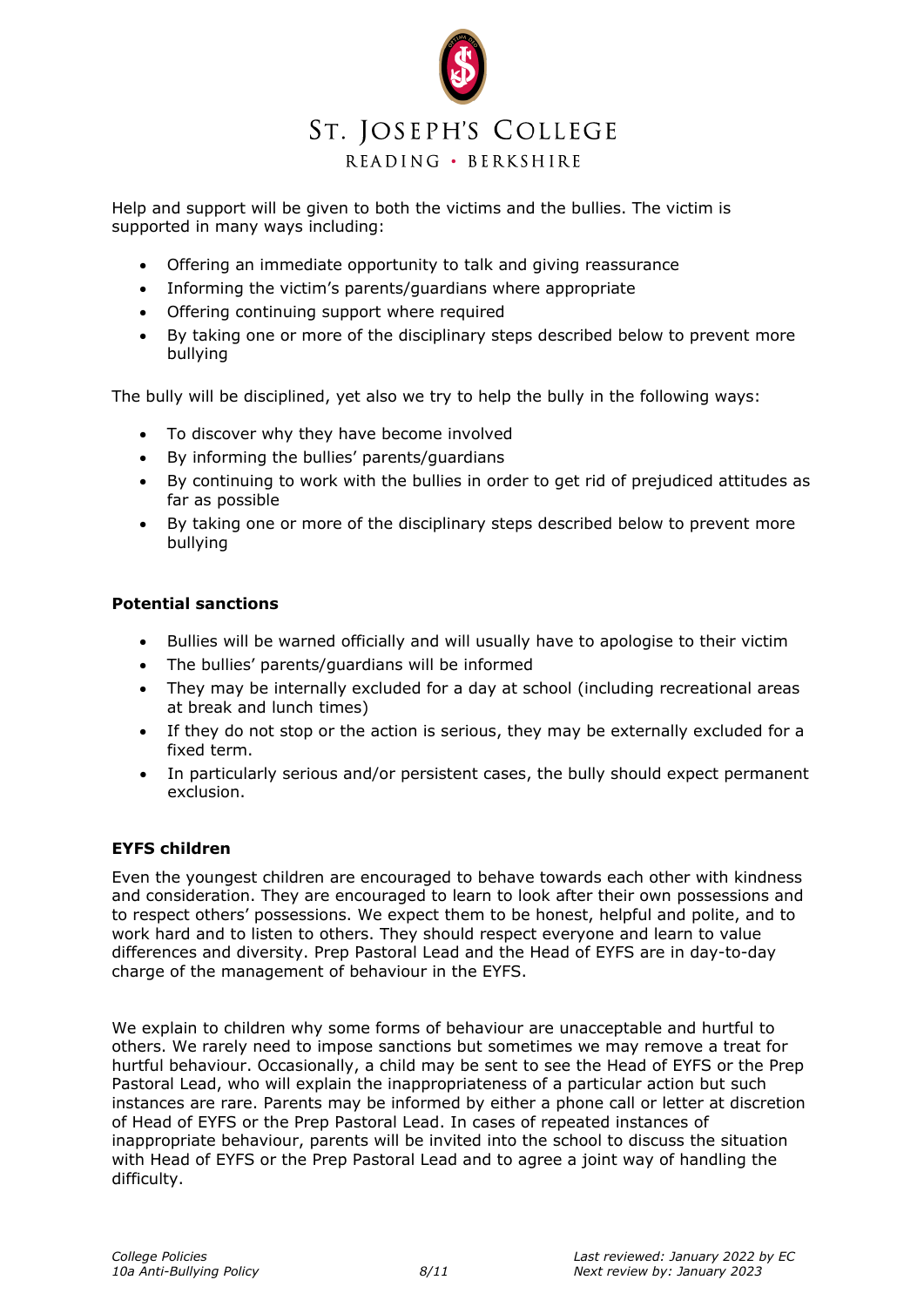

### **Complaints procedure**

Parents and pupils are encouraged to use our complaints procedure (which is published on our website) if they feel that their concerns about bullying (or anything else) are not being addressed properly. Parents of EYFS children should be aware that they have the right to refer a complaint directly to Ofsted if they are unhappy with the way in which their complaint has been handled. The complaints policy explains how to complain to Ofsted.

Any parental report of bullying should be reported to Deputy Head Pastoral/Head.

#### **Staff**

Bullying may occur between professional teaching staff, support staff and other adult staff within the school community. Staff may feel threatened by an individual or group of pupils. The College recognises that such incidents may occur and all such incidents will be taken very seriously and will not be tolerated. In the first instance, staff should report their concerns to a senior colleague, a College Deputy Head or the Head. In the event of the issue remaining unresolved or persistent bullying, staff may refer to the grievance procedure as set out in the Staff Handbook.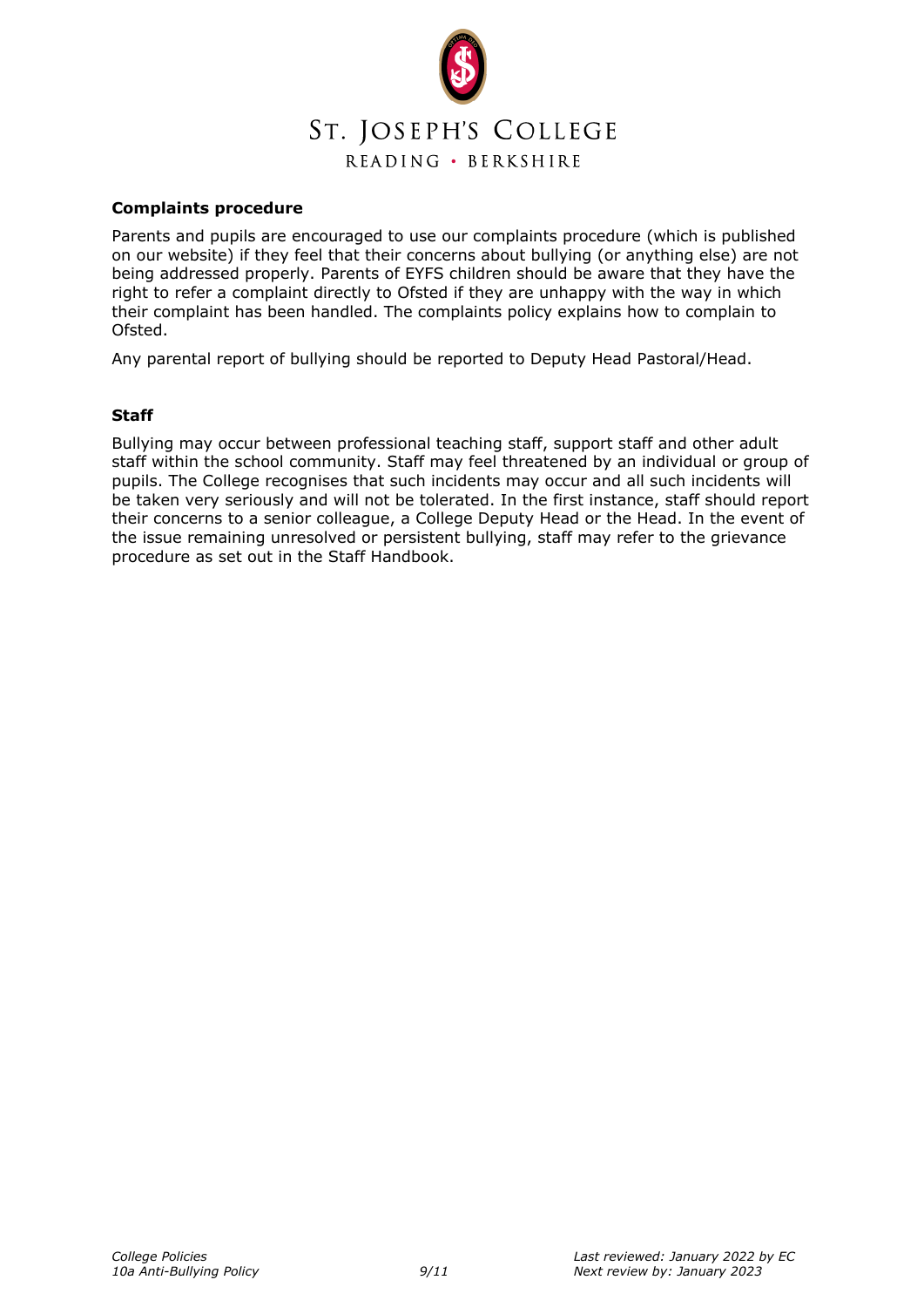

## *Appendix*

## **Advice provided to pupils**

#### **Promotion of Pupil Response to Bullying**

"As always, TELL someone – **Don't Suffer in Silence.** Never think that silence is the best policy and that the bullying will just go away or that the situation will get worse if you report it. If bullies are identified, they will be dealt with and you will be helping to prevent the bullying from being done to someone else. Your positive action in reporting any bullying is something to be proud of."

**If you know someone being bullied**. Take action – don't let them suffer in silence. Watching and doing nothing looks as if you are on the side of the bully. It makes the victim feel more unhappy and on their own. If you feel you cannot get involved, tell an adult IMMEDIATELY. Teachers will always take bullying seriously and will deal with the bullies in a way which will end the bullying and not make things worse. Do not be, or pretend to be, friends with a bully.

## **How can we stop bullying? (Excerpt from Student planners)**

| Tell on the bullies -   | it's not 'telling tales', it's standing up for your rights as a<br>person                                                                                               |
|-------------------------|-------------------------------------------------------------------------------------------------------------------------------------------------------------------------|
| Ask for help -          | don't take the law into your own hands, you could make<br>things worse and could end up getting into trouble yourself                                                   |
| Counselling -           | good advice and support may help bullies change their ways                                                                                                              |
| Listen to the victims - | a victim needs to be given time and support                                                                                                                             |
| Take it seriously -     | all incidents will be investigated and appropriate measures<br>taken<br>if you are then you should expect to be punished and your<br>parents informed of your behaviour |

## *Cyberbullying*

It can sometimes feel quite difficult to escape cyberbullying as bullies can use technology to target you at home or on your mobile, even if they're not right there in the room with you. For the cyberbully, there's the problem that once you send a bullying message or post something online, everyone can see it, and you can't take it back. Many cyberbullies think that no one will be able to find out who they are, but that's not true.

A lot of young people cyberbully deliberately - they set out to target another user online. But it's important to remember that some cyberbullying is done for a laugh, a bit of a joke. It doesn't mean it hurts any less, but often people just don't think about the consequences of their actions. And there is growing evidence that many young people don't take being online that seriously and hide behind anonymous profiles.

The most important thing to remember is that you should never ignore cyberbullying. [Report it,](http://cybermentors.org.uk/index.php?option=com_weblinks&task=new) flag it, and talk to someone about it. Use a site that tackles cyberbullying e.g. **CyberMentors** 

What to do if you have been or are aware of any cyberbullying: